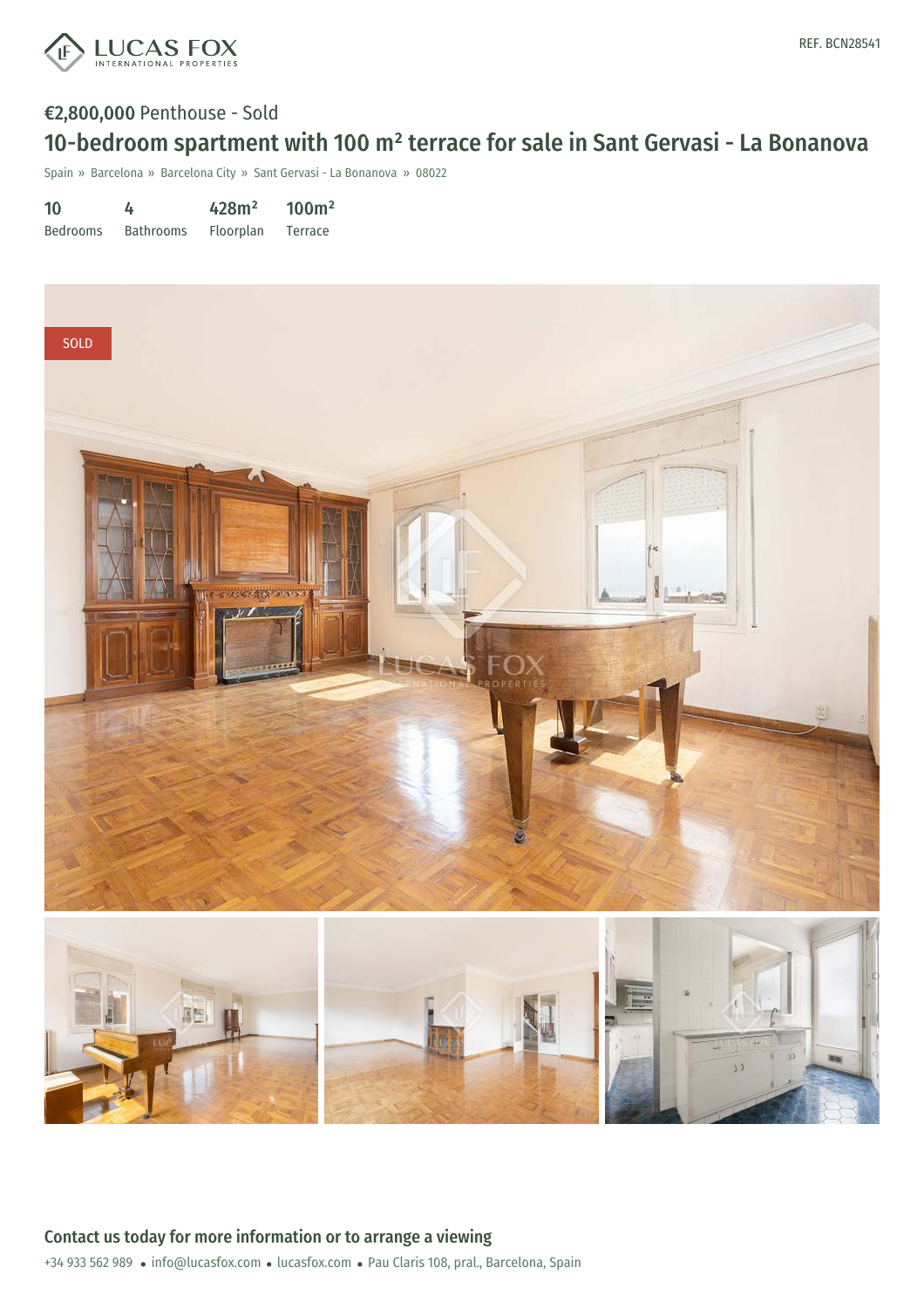

### €2,800,000 Penthouse - Sold 10-bedroom spartment with 100 m² terrace for sale in Sant Gervasi - La Bonanova

Spain » Barcelona » Barcelona City » Sant Gervasi - La Bonanova » 08022

| 10              | 4                | 428m <sup>2</sup> | 100m <sup>2</sup> |
|-----------------|------------------|-------------------|-------------------|
| <b>Bedrooms</b> | <b>Bathrooms</b> | Floorplan         | Terrace           |

#### OVERVIEW

### Magnificent triple-aspect duplex penthouse of 428 m² plus 100 m² spread over 5 terraces in a stately building, next to Plaça Bonanova, overlooking the gardens of Villa Florida.

Magnificent triple-aspect duplex penthouse of 428 m² plus 100 m² spread over 5 terraces in a stately corner building. It is located next to Plaça Bonanova, in front of the Villa Florida gardens. It has 10 bedrooms and 4 full bathrooms.

The property welcomes us with a spectacular marble entrance and elegant stairs that lead to the upper floor.

On the first floor we find an imposing living room, a kitchen, 5 bedrooms, 2 bathrooms and a large terrace.

The staircase leads to the second floor, which consists of 5 more bedrooms, 2 bathrooms and 4 large terraces that offer panoramic views of Barcelona.

It is located in Sant Gervasi-Bonanova, one of the best areas of the city, surrounded by services, schools, parking areas, transport

It should be noted that the property can be divided into several entities, and has a storage room.

Contact us for more information or to arrange a visit.



[lucasfox.com/go/bcn28541](https://www.lucasfox.com/go/bcn28541)

Mountain views, Sea views, Terrace, Concierge service, Lift, High ceilings, Natural light, Wooden flooring, Built-in wardrobes, Exterior, Heating, Near international schools, Service entrance, Service lift, To renovate, Transport nearby, Utility room, Views